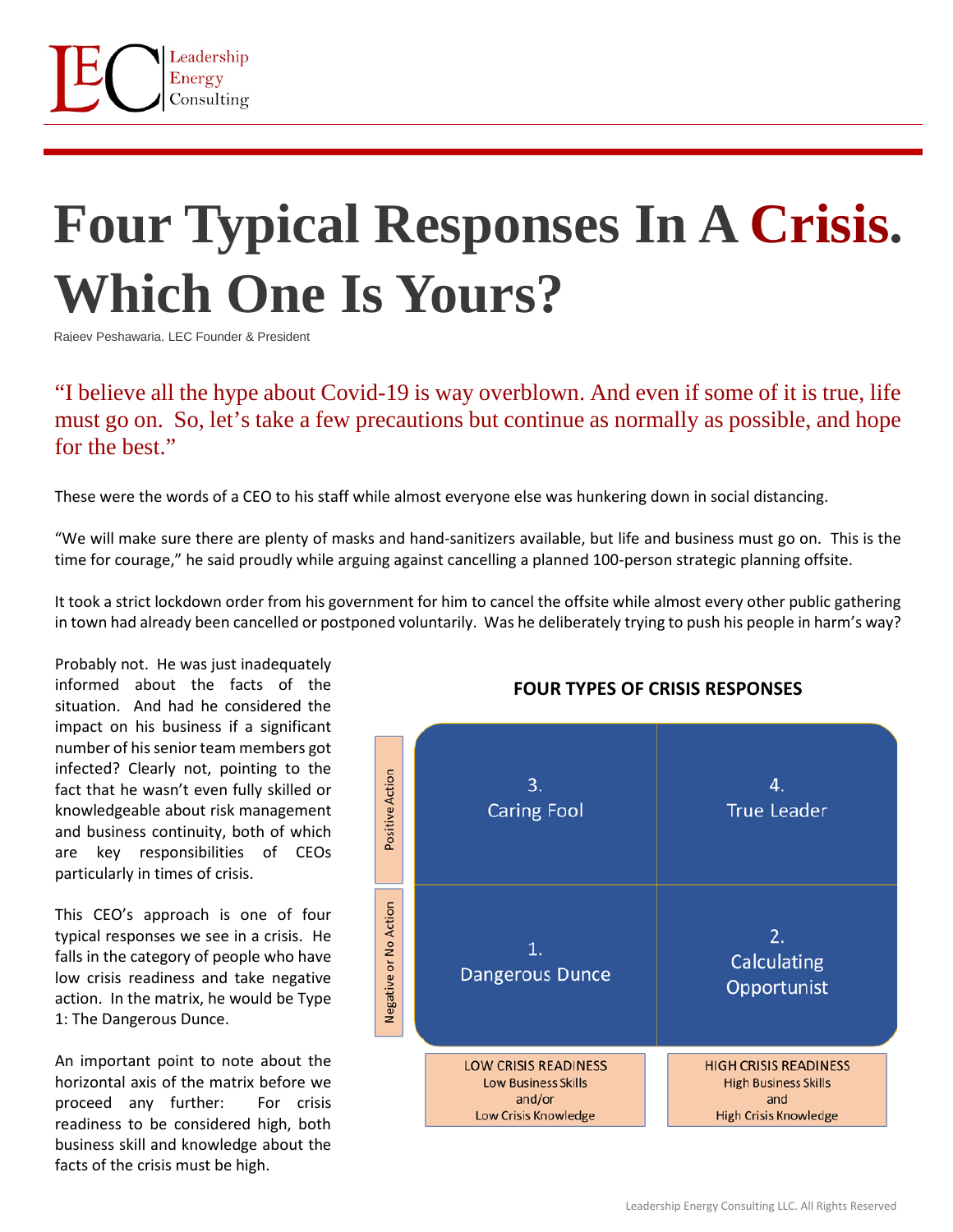*If someone is inadequate in either or both of those areas, he/she would be placed in the Low Crisis Readiness quadrants. In the Dangerous Dunce quadrant for example, negative behavior can be a result of inadequacy in one or both.*

#### **Type 1: The Dangerous Dunce**

Our over-enthusiastic CEO above was a dangerous dunce because of his low level of understanding about the facts and impact of the crisis. Another variant is someone who perhaps understands the crisis but has low business skills or competence. He almost gets paralyzed by the outbreak of the crisis; and wastes a lot of time simply doing nothing. When he finally does spring to action, instead of using the opportunity to carefully prepare the organization for when normalcy returns, he indulges in knee-jerk reactions that might cause long-term harm to the business. Someone making drastic cuts in R&D or talent development to meet short-term profitability numbers would be an example.

#### **Type 2: The Calculating Opportunist**

The Type 2 respondent has adequate skills and knowledge in both areas, but instead of rising to the challenge of much-needed true leadership, he tries to take advantage of the situation by resorting to opportunistic negative behavior. Take the case of John, who was already struggling with meeting revenue targets he had committed to his board before the outbreak. He now goes about spreading dooms day rumors, pretends to be overly concerned about the safety of his staff and customers, and convinces his board that they need to suspend or curtail operations to the minimum until the situation improves. He skillfully uses the crisis to absolve himself of the responsibility to achieve results. While the crisis is life-threatening to the rest of the world, for him, it's a life saver.

Or take Koh, who operates a small chain of pharmacies. Smelling an opportunity, he starts hoarding masks, hand sanitizers and disinfectants, and as people rush to buy them, jacks up prices 10 fold. John and Koh are two varieties of Calculating Opportunists.

# **Type 3: The Caring Fool**

Henry, Country COO at a hospitality company, was known for his compassion. Last week he received a frantic call from Jose', one of his expatriate employees who was stuck at the airport since the past

three days. Immigration was not allowing him to leave because he had just arrived from a country with one of the highest Covid-19 infection rates. Henry managed to work with authorities and get Jose' out, but as per the country's Covid related guidelines, arranged for Jose' to stay at a section of the company's hotel that was cordoned off as a quarantine bay for people returning from overseas. However, 2-3 days into the required 14-day selfquarantine period, Jose' began requesting Henry to let him go home. "My wife does not speak the local language. She is very scared alone at home with our little son. Please let me go home. My family needs me now," Jose' pleaded. Being the good Samaritan that Henry was, he allowed Jose' to go home, putting the wife and son, and rest of the residents of his condominium at risk.

## **Type 4: The True Leader**

Type 4 is obviously what we need, particularly in a crisis as devastating as the current one. But having the right level of business skills and crisis knowledge is no guarantee for positive action. We've seen many examples of extremely smart and talented people that end up compromising their ethics and integrity under pressure, or when confronted with an opportunity to make huge gains. True leadership is as much about consistently living the right values as it is about competence. Consider Jacinda Ardern, the 39-year old Prime Minister of New Zealand. [Her response to](https://www.independent.co.uk/news/world/australasia/new-zealand-shooting-jacinda-ardern-video-reaction-world-praise-a8832186.html)  [the horrific Christchurch shootings](https://www.independent.co.uk/news/world/australasia/new-zealand-shooting-jacinda-ardern-video-reaction-world-praise-a8832186.html) was a great example of business skills (the business of running a nation's government in this case) as well as of living the right values. Not only did she show up respectfully with genuine compassion, she also changed the country's gun ownership laws in record time.



Image Credit @ Freerange [Jack Moreh](https://freerangestock.com/photos/120460/which-way-to-go--a-man-facing-choices-and-options.html)